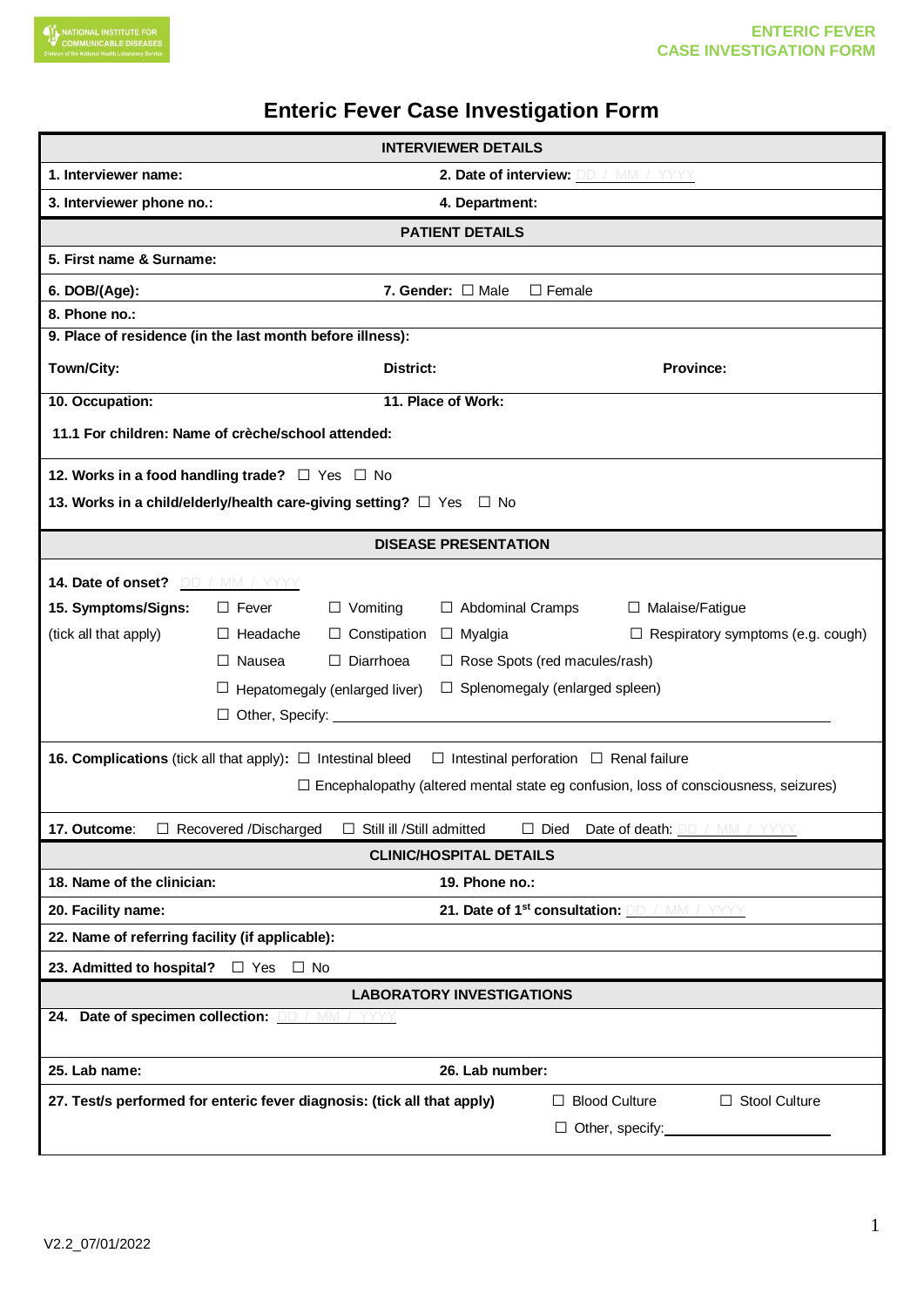| <b>NATIONAL INSTITUTE FOR</b><br><b>MMUNICABLE DISEASES</b>                                                                                            |                                 | <b>ENTERIC FEVER</b><br><b>CASE INVESTIGATION FORM</b>                                                                   |  |  |  |  |  |  |  |
|--------------------------------------------------------------------------------------------------------------------------------------------------------|---------------------------------|--------------------------------------------------------------------------------------------------------------------------|--|--|--|--|--|--|--|
| 28. Follow up testing: (tick all tests performed)                                                                                                      |                                 |                                                                                                                          |  |  |  |  |  |  |  |
| $\Box$ Stool Culture 1                                                                                                                                 | Date collected:________________ | Result:: $\Box$ Pos $\Box$ Neg                                                                                           |  |  |  |  |  |  |  |
| Stool Culture 2                                                                                                                                        |                                 | Result:: $\Box$ Pos<br>$\Box$ Neg                                                                                        |  |  |  |  |  |  |  |
| Stool Culture 3                                                                                                                                        | Date collected:<br><u> </u>     | Result:: $\Box$ Pos<br>□ Nea                                                                                             |  |  |  |  |  |  |  |
|                                                                                                                                                        |                                 |                                                                                                                          |  |  |  |  |  |  |  |
| Additional/other follow-up tests, give details: ________________________________                                                                       |                                 |                                                                                                                          |  |  |  |  |  |  |  |
| <b>HIV STATUS and ART</b>                                                                                                                              |                                 |                                                                                                                          |  |  |  |  |  |  |  |
| 29. What is the current HIV status? $\Box$ HIV-infected                                                                                                |                                 | $\Box$ HIV-uninfected<br>$\Box$ HIV-unexposed uninfected                                                                 |  |  |  |  |  |  |  |
|                                                                                                                                                        | $\Box$ HIV-exposed uninfected   | $\Box$ Unknown                                                                                                           |  |  |  |  |  |  |  |
| 30: Currently on Anti-retroviral therapy (ART)?                                                                                                        | $\Box$ Yes                      | $\Box$ Unknown<br>$\Box$ No                                                                                              |  |  |  |  |  |  |  |
| If yes, date of initiation of ART: DD/MM/YY                                                                                                            | $\Box$ Unknown                  |                                                                                                                          |  |  |  |  |  |  |  |
| 31. Is the patient currently taking cotrimoxazole prophylaxis? $\Box$ Yes                                                                              |                                 | $\Box$ Unknown<br>$\Box$ No                                                                                              |  |  |  |  |  |  |  |
|                                                                                                                                                        | <b>EXPOSURE QUESTIONS</b>       |                                                                                                                          |  |  |  |  |  |  |  |
|                                                                                                                                                        |                                 | 32. Have you travelled outside of your home town/city within 1 month before your illness started? (include local and     |  |  |  |  |  |  |  |
| international travel)<br>$\Box$ Yes<br>If yes, list all places/countries visited:                                                                      | $\Box$ No                       |                                                                                                                          |  |  |  |  |  |  |  |
| date departed: DD / MM / YYYY date returned: DD / MM / YYYY                                                                                            |                                 |                                                                                                                          |  |  |  |  |  |  |  |
|                                                                                                                                                        |                                 | 33. Have you had any visitors from outside your home town/city within 1 month before illness onset? (include local and   |  |  |  |  |  |  |  |
| international travel)<br>$\Box$ Yes                                                                                                                    | $\Box$ No                       |                                                                                                                          |  |  |  |  |  |  |  |
| If yes, where did they come from:                                                                                                                      |                                 | 34. Have any of your close contacts or household members presented with similar illness to yours in the 1 month before   |  |  |  |  |  |  |  |
|                                                                                                                                                        |                                 |                                                                                                                          |  |  |  |  |  |  |  |
| your illness started?<br>$\Box Y$ es<br>∐No<br>If yes, list names and contact details:                                                                 |                                 |                                                                                                                          |  |  |  |  |  |  |  |
| <b>Name</b>                                                                                                                                            | Phone no.                       | <b>Address</b>                                                                                                           |  |  |  |  |  |  |  |
|                                                                                                                                                        |                                 |                                                                                                                          |  |  |  |  |  |  |  |
|                                                                                                                                                        |                                 |                                                                                                                          |  |  |  |  |  |  |  |
|                                                                                                                                                        |                                 |                                                                                                                          |  |  |  |  |  |  |  |
|                                                                                                                                                        |                                 |                                                                                                                          |  |  |  |  |  |  |  |
| 35. Have you eaten at any of the following places within 1 month before your illness started?                                                          |                                 |                                                                                                                          |  |  |  |  |  |  |  |
| Type                                                                                                                                                   | Name/Address/Phone no.          |                                                                                                                          |  |  |  |  |  |  |  |
| Café / Restaurant<br>$\Box$ Yes                                                                                                                        | $\Box$ No                       |                                                                                                                          |  |  |  |  |  |  |  |
| Street vendor<br>$\Box$ Yes                                                                                                                            | $\Box$ No                       |                                                                                                                          |  |  |  |  |  |  |  |
| Fast food<br>$\Box$ Yes                                                                                                                                | ⊟ No                            |                                                                                                                          |  |  |  |  |  |  |  |
| Other, specify:                                                                                                                                        |                                 |                                                                                                                          |  |  |  |  |  |  |  |
|                                                                                                                                                        |                                 | 36. Gatherings: Have you attended any gatherings that included a meal (eg wedding, party, funeral) within 1 month before |  |  |  |  |  |  |  |
| your illness started?<br>$\Box$ Yes $\Box$ No                                                                                                          |                                 |                                                                                                                          |  |  |  |  |  |  |  |
| 37. Housing type: $\Box$ Formal housing $\Box$ Dwelling outside house $\Box$ Informal settlement $\Box$ Traditional house<br>$\Box$ Hostel/Institution |                                 |                                                                                                                          |  |  |  |  |  |  |  |
| 38. Number of people living in the house:                                                                                                              |                                 |                                                                                                                          |  |  |  |  |  |  |  |
| <b>39. Main source of water in the household:</b> $\Box$ Tap inside $\Box$ Tap outside $\Box$ River/dam<br>□Tank/Jojo<br>$\Box$ Borehole               |                                 |                                                                                                                          |  |  |  |  |  |  |  |
|                                                                                                                                                        |                                 |                                                                                                                          |  |  |  |  |  |  |  |
|                                                                                                                                                        |                                 |                                                                                                                          |  |  |  |  |  |  |  |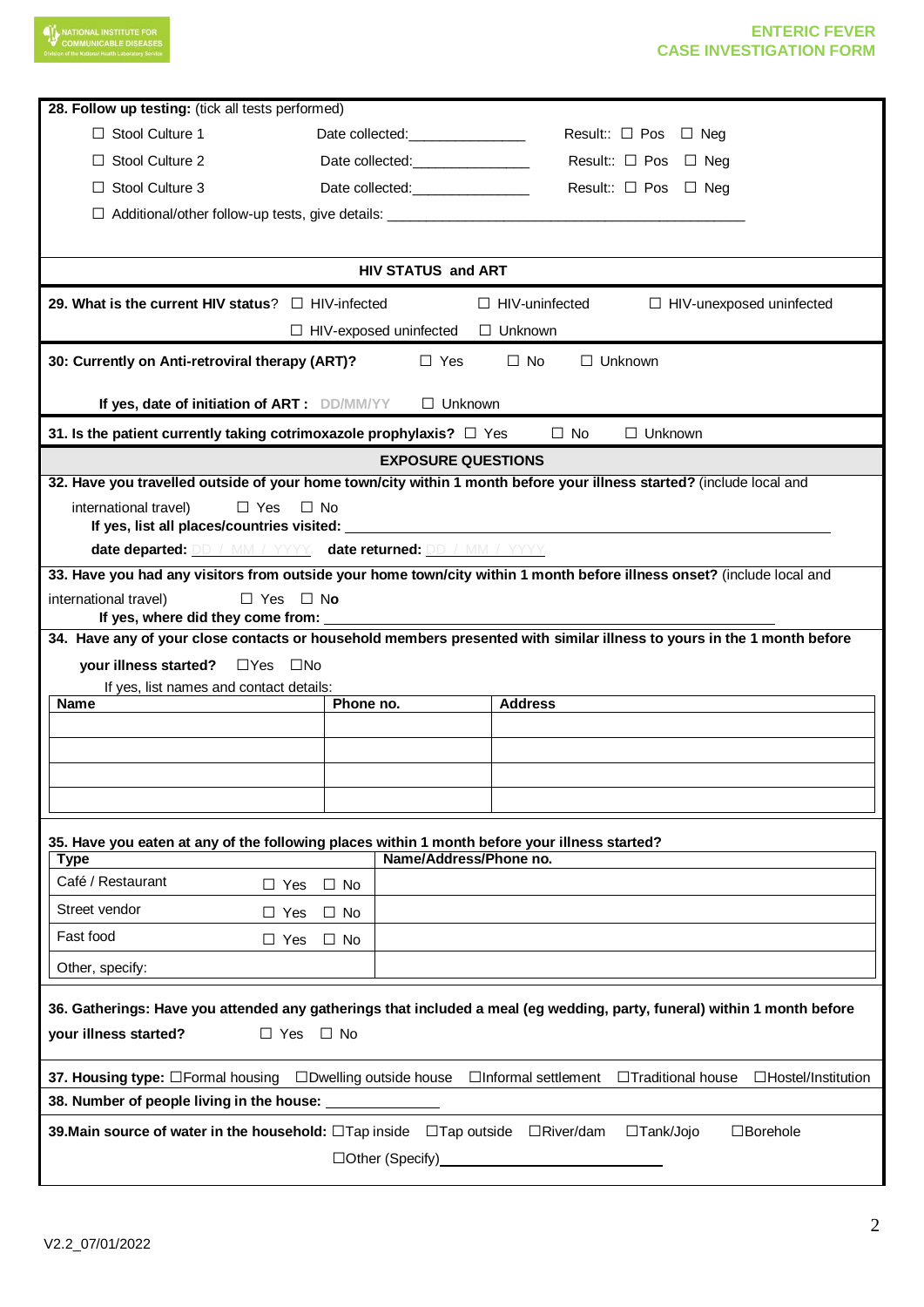

## **ENTERIC FEVER CASE INVESTIGATION FORM**

| 40: Is your water source: <b>OPrivate</b> (only used by your family)<br>$\Box$ Communal (shared by multiple families known to you)<br>$\square$ Public (shared by people known and unknown to you)                                                       |  |  |  |  |  |  |  |
|----------------------------------------------------------------------------------------------------------------------------------------------------------------------------------------------------------------------------------------------------------|--|--|--|--|--|--|--|
| 41: Do you treat your water before drinking? $\square Y \square N$                                                                                                                                                                                       |  |  |  |  |  |  |  |
| 41.1: if yes, indicate how: □Boil<br>□Chemical (Bleach/chlorine tablets)<br>□Other (Specify)____________________                                                                                                                                         |  |  |  |  |  |  |  |
| 42. Main sanitation in the household: $\Box$ Flush toilet<br>$\Box$ Chemical toilet<br>$\Box$ Latrine<br>$\square$ Bucket<br>$\Box$ None                                                                                                                 |  |  |  |  |  |  |  |
| $\Box$ Inside<br>43. Where is your toilet situated?<br>$\Box$ Outside                                                                                                                                                                                    |  |  |  |  |  |  |  |
| 44: Is your toilet:<br>$\Box$ Private (only used by your family)<br>□ Communal (shared by multiple families known to you)<br>$\square$ Public (shared by people known and unknown to you)                                                                |  |  |  |  |  |  |  |
| 45: Do you have the following in your dwelling?                                                                                                                                                                                                          |  |  |  |  |  |  |  |
| Food Preparation area □ Yes □ No<br>Fridge $\Box$ Yes $\Box$ No<br>$\Box$ Unknown<br>$\Box$ Unknown                                                                                                                                                      |  |  |  |  |  |  |  |
| <b>Freezer</b> $\Box$ Yes $\Box$ No<br>$\Box$ Unknown<br>Sink to wash hands<br>$\Box$ Yes $\Box$ No<br>$\Box$ Unknown                                                                                                                                    |  |  |  |  |  |  |  |
| Soap for handwashing at the sink<br>$\Box$ Yes $\Box$ No<br>$\Box$ Unknown                                                                                                                                                                               |  |  |  |  |  |  |  |
| 46. Do you store water in your home?<br>$\Box$ Yes $\Box$ No<br>If yes, in what type of container is water stored? (tick all that apply)<br>$\Box$ Plastic container<br>$\Box$ Metal container $\Box$ Open container<br>$\Box$ Closed container with lid |  |  |  |  |  |  |  |
| How is water removed from the container? (tick all that apply)                                                                                                                                                                                           |  |  |  |  |  |  |  |
|                                                                                                                                                                                                                                                          |  |  |  |  |  |  |  |
| 47. Who prepares most of the meals in your home? (name and relationship to case):                                                                                                                                                                        |  |  |  |  |  |  |  |
| Does he/she wash hands before preparing food? □ Yes □ No                                                                                                                                                                                                 |  |  |  |  |  |  |  |
| Has he/she ever had a similar illness to yours? $\Box$ Yes $\Box$ No                                                                                                                                                                                     |  |  |  |  |  |  |  |
| 48. Do you grow your own vegetables at home? □ Yes □ No<br>If yes, from where do you get the water for your vegetable garden?                                                                                                                            |  |  |  |  |  |  |  |
| What do you use to fertilise your vegetable garden?                                                                                                                                                                                                      |  |  |  |  |  |  |  |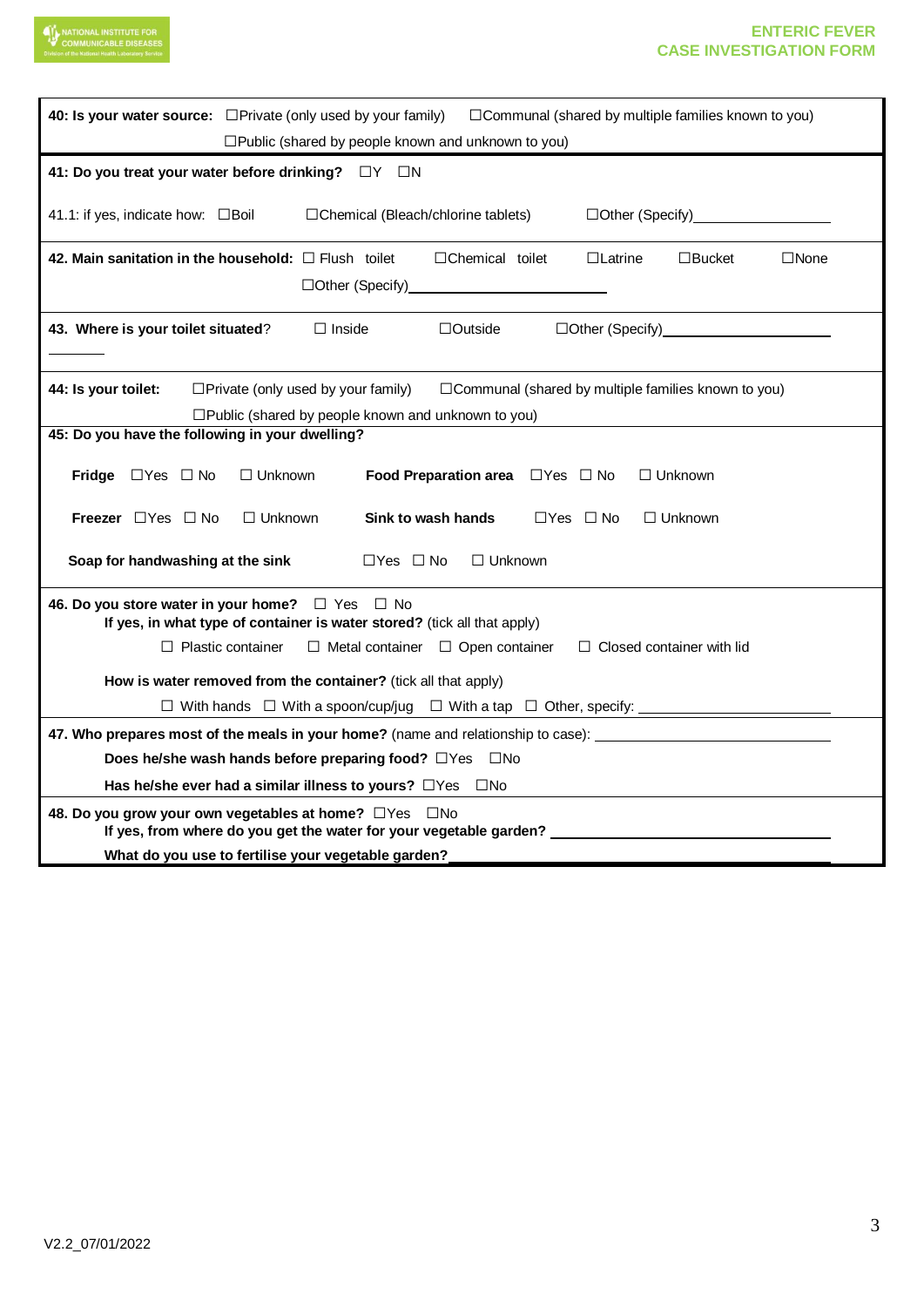

**Additional notes / comments / actions taken:**